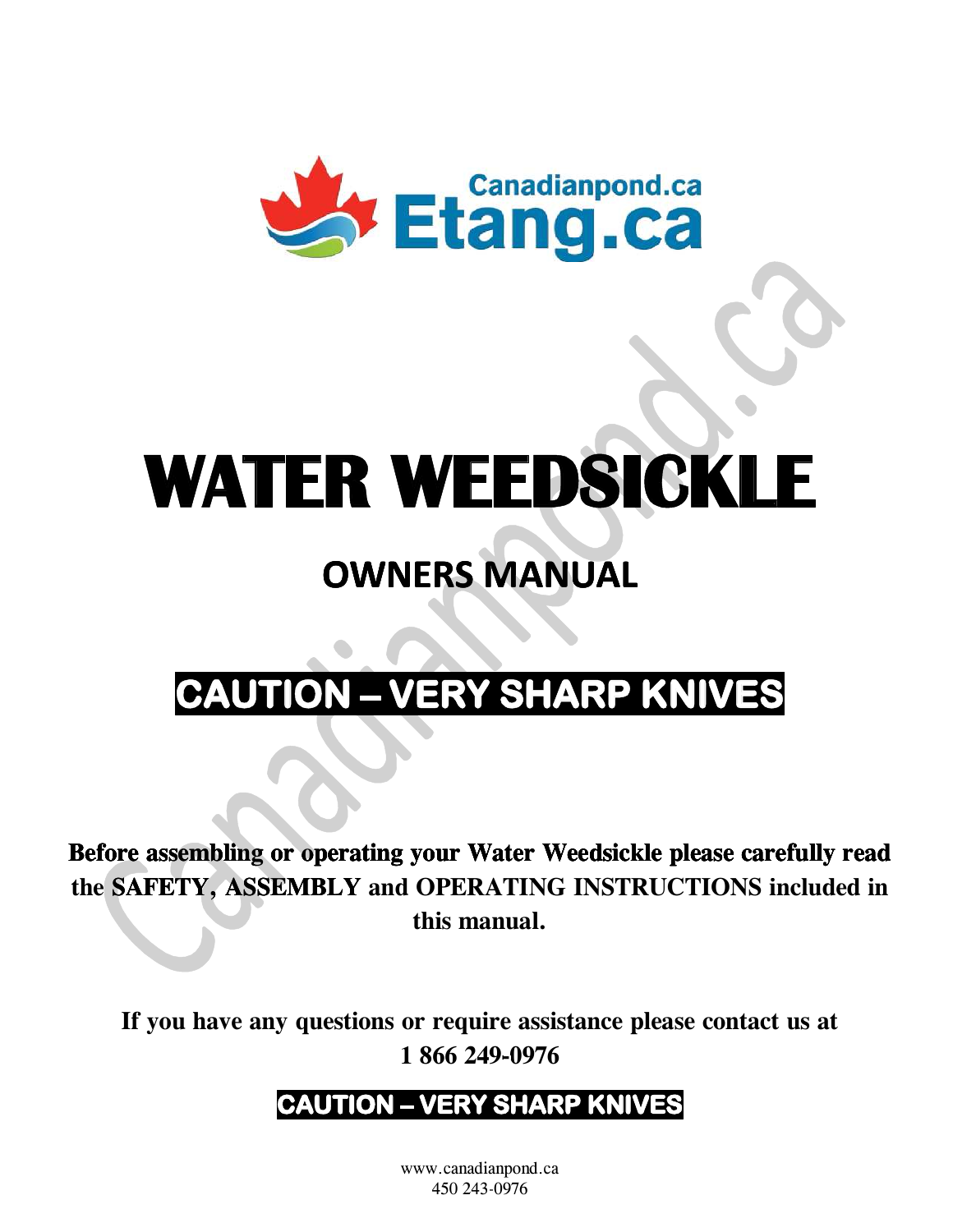## **ASSEMBLY INSTRUCTIONS**

Remove the following three (3) contents from the shipping carton;

- Tube Assembly
- Cutter Bar Assembly
- Transom Mount Assembly

#### Cutter Bar Assembly / Tube Assembly

Remove the two (2) 3/8" nuts which are loosely attached to the two (2) 3/8" bolts located on the back of the Cutter Bar

Install the Tube Assembly to the Cutter Bar Assembly by mounting the A-Frame over the two (2) 3/8" bolts. When positioning the Tube Assembly to the Cutter Bar make sure the Cam Lever on the end of the Tube Assembly is fitted into the slot in the Cam Driver on the Cutter Bar. The Cam Lever may be rotated by hand in order to position it correctly.

Reinstall the two  $(2)$  3/8" nuts onto the two  $(2)$  3/8" bolts and tighten both nuts securely. Remove the two  $(2)$  plastic tie straps holding the Cutting Knives in place.

#### **Transom Mount Assembly**

Remove the Tilt Adjustment Handle from the Transom Mount Bracket. Slide the Transom Mount over the Tube Holder and line up the hole. Reinstall the Tilt Adjustment Handle and tighten in the desired position. Your Water Weedsickle is now ready for use. PLEASE REFER TO YOUR OPERATING AND SAFETY INSTRUCTIONS BEFORE USING THE MACHINE.

NOTE: All Adjusting Handles are spring loaded "Ratchet" type. Do not over tighten handles (Use hand pressure only)

### **SAFETY INSTRUCTIONS**

THE CUTTING KNIVES ARE EXTREMELY SHARP. Always handle the Water Weedsickle with care.

NEVER OPERATE THE WATER WEEDSICKLE WITH PEOPLE OR PETS IN THE WATER.

When cutting weeds, beware of objects in the water such as dock supports, swim ladders, boat lifts, water or power lines, ropes etc. which could come into contact with the Cutter Bar.

Do not allow children to operate the Water Weedsickle.

Do not run the Water Weedsickle out of the water.

www.canadianpond.ca 450 243-0976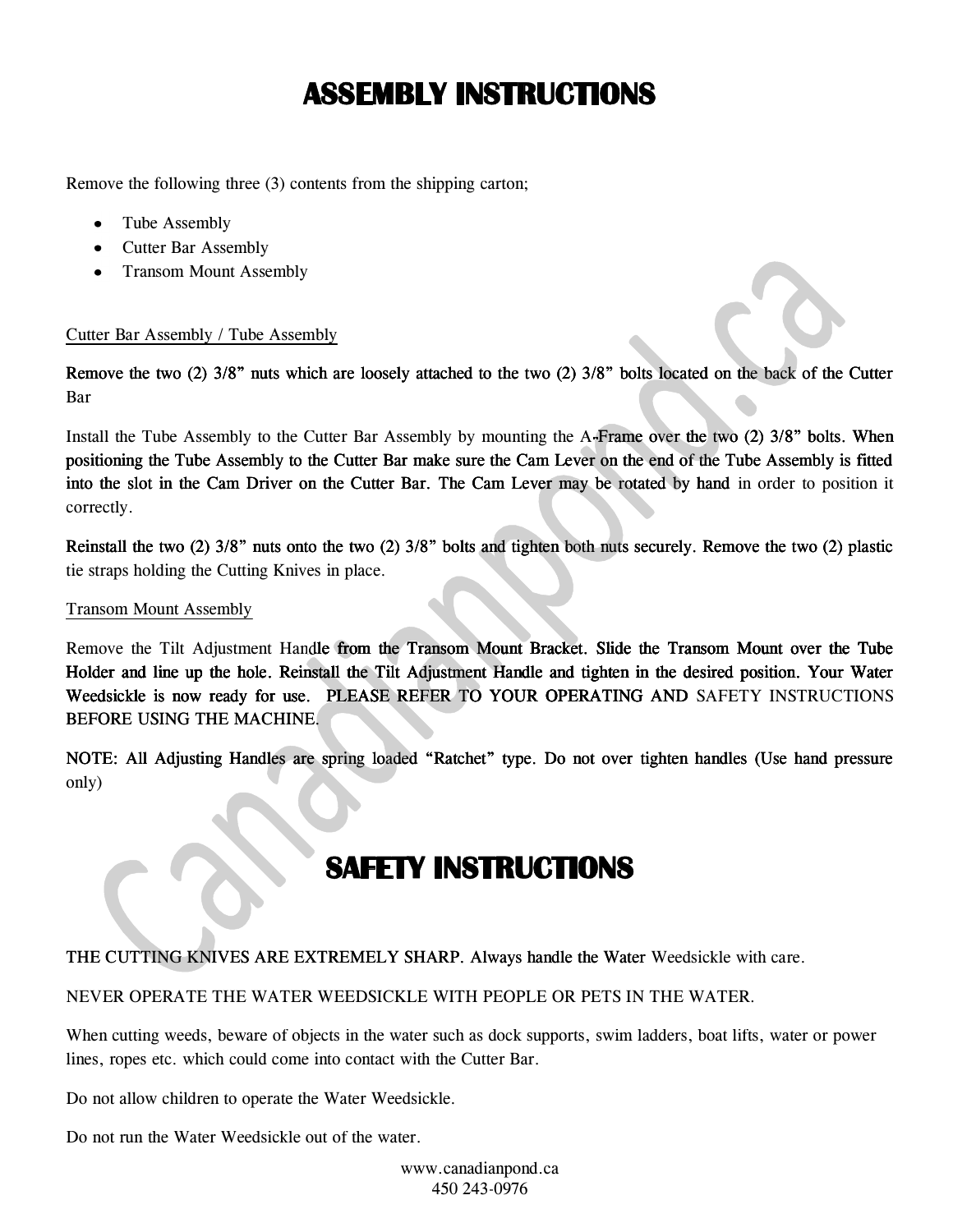When not in use the Water Weedsickle should be stored indoors. Always store the machine in a manner where the cutting knives are not exposed. If the machine is stored in an upright position attach it to a wall to prevent it from falling over resulting in possible personal injury. (The Water Weedsickle is top heavy due to the Gearmotor and is likely to tip over if not secured)

If the Water Weedsickle is to be stored with the Cutter Bar removed, first make sure to secure the Knife Assembly to the Cutter Guards in two (2) places with plastic tie straps (cable ties) otherwise the complete Knife Assembly will slide out of the Cutter Bar. (VERY SHARP KNIVES, HANDLE WITH CARE)

## **OPERATING INSTRUCTIONS**

Clamp the Water Weedsickle to the desire location on your boat. We recommend mounting the machine on the transom as close to the motor as possible to minimize the drag affect of the Cutter Bar. For small boats (12' and under) mounting the Water Weedsickle to the transom and rowing is a very effective method of cutting weeds. Rowing also allows for excellent control of the boat.

TIP: Rowing in reverse with the Water Weedsickle rotated 180° provides an excellent view of where you are cutting.

It is easiest to clamp the machine to the boat in a horizontal (fully tilted) position and then lower the Cutter Bar into the water after the clamps are tightened.

Adjust the depth of the cut and tighten the Depth Adjustment Handle securely by hand. Make sure the Cutter Bar is clear of the motor's lower unit and the bottom of the boat. The machine will operate in a tilted position for cutting in shallow water. (The initial cutting depth for fully grown weeds is two (2) feet maximum)

The forward speed of the boat is to be dependent on the density of the weed mass. A tearing or raking effect is a clear indication of too much forward speed. The Water Weedsickle must be allowed to cut the weeds and not tear or rake them. The maximum fuse amperage is 20 amps. Repeated blowing of the fuse is an indication of too much forward speed and/or the Cutter Bar touching the bottom.

DO NOT allow the Cutter Bar to be dragged along the lake bottom. This may result in serious damage to the machine. If you are uncertain of the depth of the water or of underwater obstacles (stumps, rocks, etc.) we recommend leaving the tilt adjustment slightly loose. This will allow the machine to "kick up" if an obstacle is encountered.

Do not lubricate the Main Support Tube. This will affect the friction fit of the depth adjustment.

We recommend spraying the Cutter Bar with a light lubricant (WD40, etc.) after each use to protect the cutting components from corrosion. Do not leave the Water Weedsickle in the water after use.